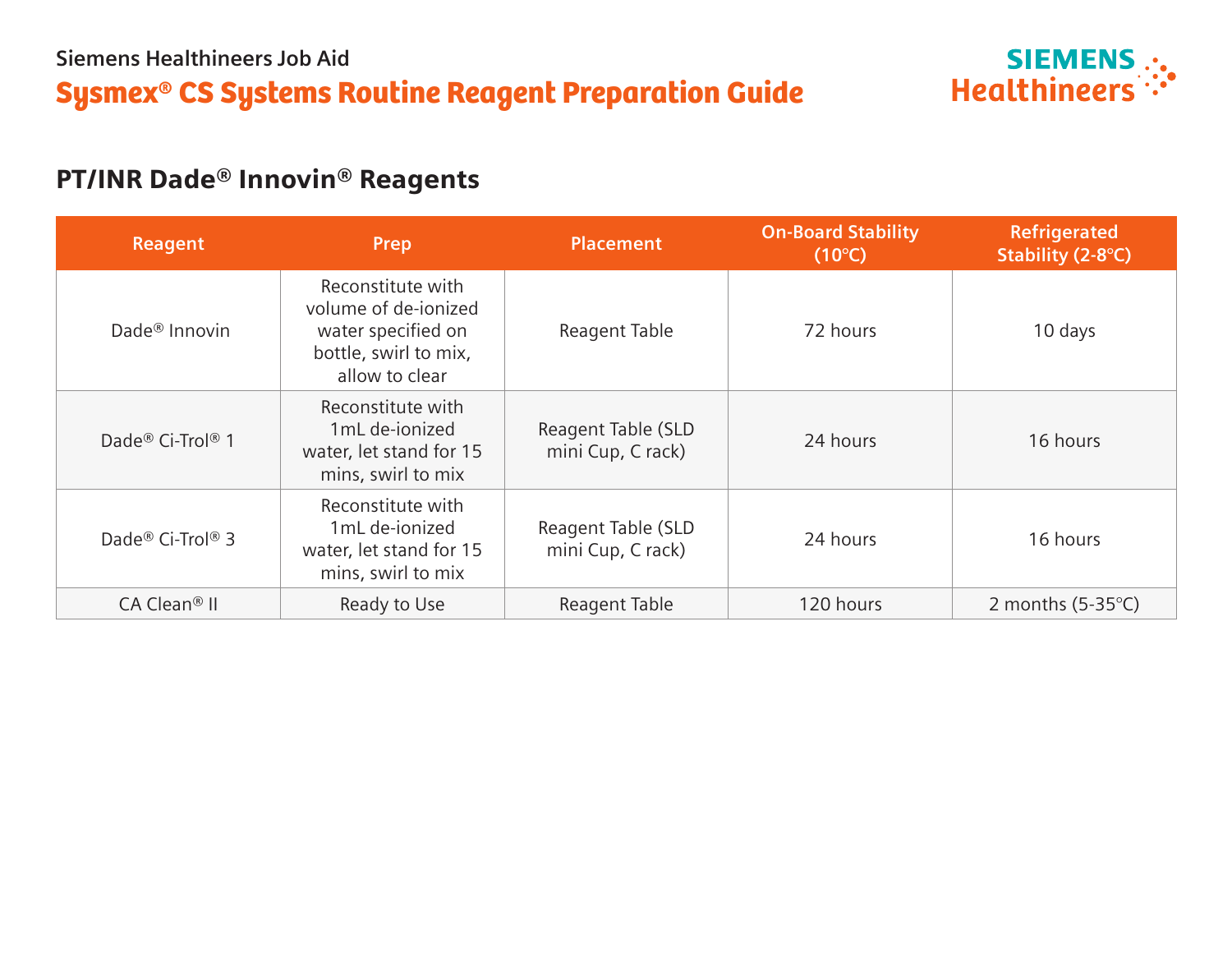

# aPTT Dade® Actin® FSL Reagents

| Reagent                                  | Prep                                                                                 | <b>Placement</b>                        | <b>On-Board Stability</b><br>$(10^{\circ}C)$ | <b>Refrigerated</b><br>Stability (2-8°C) |  |
|------------------------------------------|--------------------------------------------------------------------------------------|-----------------------------------------|----------------------------------------------|------------------------------------------|--|
| Dade <sup>®</sup> Actin <sup>®</sup> FSL | Mix by gentle inversion<br>$(5-8 \times)$                                            | Reagent Table                           | 72 hours                                     | 7 days                                   |  |
| CaCl <sub>2</sub>                        | Ready to Use                                                                         | Reagent Table                           | 72 hours                                     | 8 weeks                                  |  |
| Dade® Ci-Trol® 1                         | Reconstitute with<br>1mL de-ionized<br>water, let stand for 15<br>mins, swirl to mix | Reagent Table (SLD<br>mini Cup, C rack) | 24 hours                                     | 16 hours                                 |  |
| Dade <sup>®</sup> Ci-Trol <sup>®</sup> 3 | Reconstitute with<br>1mL de-ionized<br>water, let stand for 15<br>mins, swirl to mix | Reagent Table (SLD<br>mini Cup, C rack) | 24 hours                                     | 16 hours                                 |  |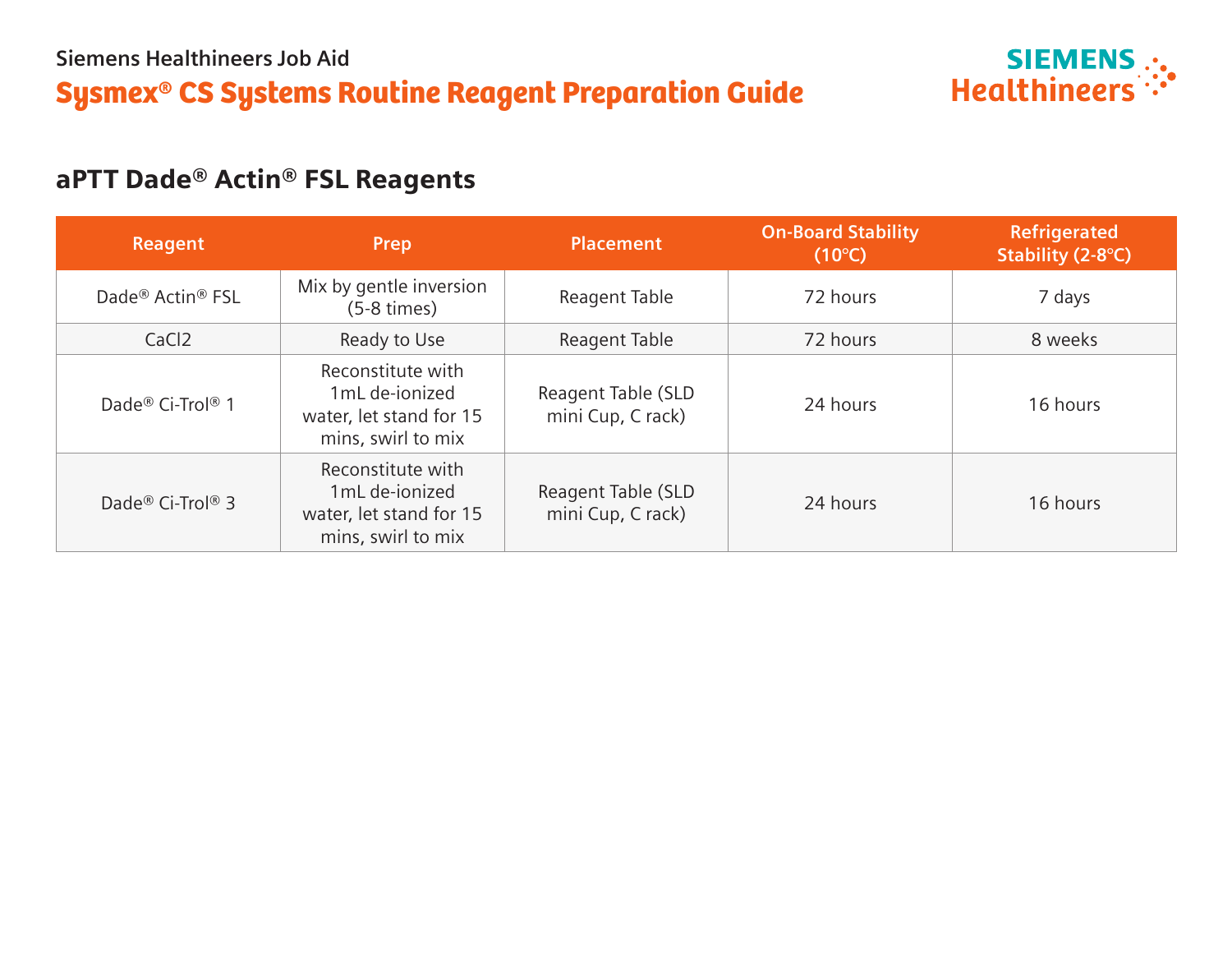

# Fibrinogen Dade® Thrombin Reagents

| <b>Reagent</b>                          | Prep                                                                                                       | <b>Placement</b>                        | <b>On-Board Stability</b><br>$(10^{\circ}C)$ |          |
|-----------------------------------------|------------------------------------------------------------------------------------------------------------|-----------------------------------------|----------------------------------------------|----------|
| Dade <sup>®</sup> Thrombin              | Reconstitute with<br>volume of de-jonized<br>water specified on<br>bottle, swirl to mix,<br>allow to clear | Reagent Table                           | 72 hours                                     | 5 days   |
| Dade <sup>®</sup> OVB                   | Ready to use at room<br>temperature                                                                        | <b>Buffer Table</b>                     | 24 hours                                     | 8 weeks  |
| Dade® Ci-Trol® 1                        | Reconstitute with<br>1mL de-ionized<br>water, let stand for 15<br>mins, swirl to mix                       | Reagent Table (SLD<br>mini Cup, C rack) | 24 hours                                     | 16 hours |
| Data-Fi® Abnormal<br>Fibrinogen Control | Reconstitute with<br>1mL de-ionized<br>water, let stand for 15<br>mins, swirl to mix                       | Reagent Table (SLD<br>mini Cup, C rack) | 24 hours                                     | 16 hours |
| CA Clean <sup>®</sup> I                 | Ready to Use                                                                                               | Reagent Table                           | 120 hours                                    | 1 month  |
| <b>Standard Human Plasma</b>            | Reconstitute with<br>1mL de-ionized<br>water, let stand for 15<br>mins, swirl to mix                       | Reagent Table (SLD<br>mini Cup, C rack) | $n/a*$                                       | $n/a*$   |

\*Standard Human Plasma is only used for calibration and does not have an on-board stability. Once reconstituted it should stay at room temperature must be used within 4 hours.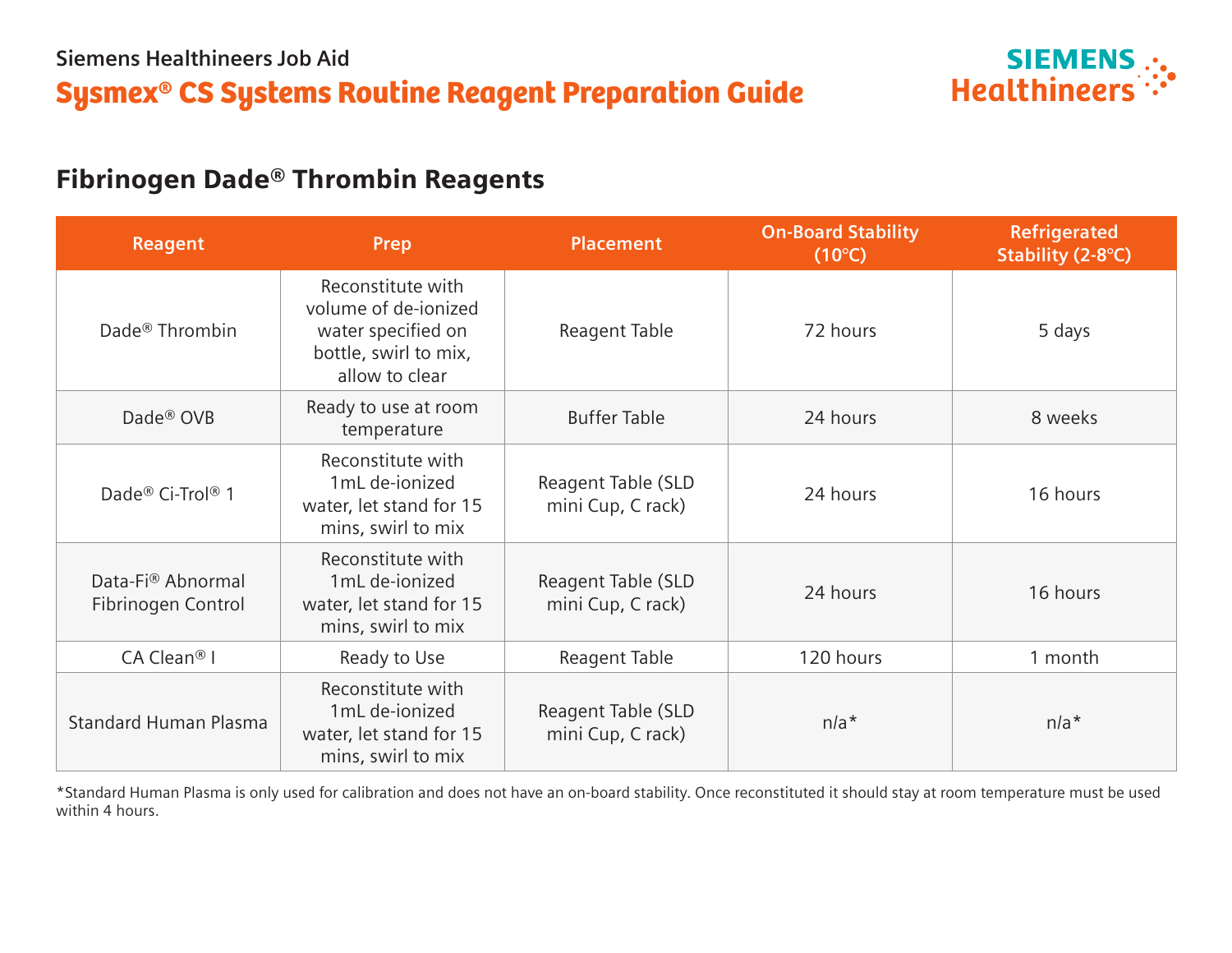

## INNOVANCE® D-Dimer Reagents

| Reagent                                            | Prep                                                                              | <b>Placement</b>                        | <b>On-Board</b><br>Stability (10°C) | <b>Refrigerated</b><br>Stability (2-8°C) |
|----------------------------------------------------|-----------------------------------------------------------------------------------|-----------------------------------------|-------------------------------------|------------------------------------------|
| INNOVANCE <sup>®</sup> D-Dimer Reagent             | Reconstitute with 4mL<br>de-ionized water, let stand<br>for 15 mins, swirl to mix | Reagent Table                           | 48 hours                            | 4 weeks                                  |
| INNOVANCE <sup>®</sup> D-Dimer Buffer              | Ready to Use                                                                      | Reagent Table                           |                                     | 4 weeks                                  |
| <b>INNOVANCE<sup>®</sup> D-Dimer</b><br>Supplement | Ready to Use                                                                      | Reagent Table                           | 48 hours                            | 4 weeks                                  |
| <b>INNOVANCE<sup>®</sup> D-Dimer Diluent</b>       | Ready to Use                                                                      | <b>Buffer Table</b>                     | 48 hours                            | 4 weeks                                  |
| INNOVANCE <sup>®</sup> D-Dimer Control 1           | Reconstitute with 1mL<br>de-ionized water, let stand<br>for 15 mins, swirl to mix | Reagent Table (SLD<br>mini Cup, C rack) | 24 hours                            | 7 days                                   |
| <b>INNOVANCE<sup>®</sup> D-Dimer Control 2</b>     | Reconstitute with 1mL<br>de-ionized water, let stand<br>for 15 mins, swirl to mix | Reagent Table (SLD<br>mini Cup, C rack) | 24 hours                            | 7 days                                   |
| <b>INNOVANCE<sup>®</sup> D-Dimer Calibrator</b>    | Reconstitute with 1mL<br>de-ionized water, let stand<br>for 15 mins, swirl to mix | Reagent Table (SLD<br>mini Cup, C rack) | $n/a*$                              | $n/a*$                                   |

\*INNOVANCE® D-Dimer Calibrator is only used for calibration and do not have an on-board stability. Once reconstituted it should stay at room temperature must be used within 4 hours.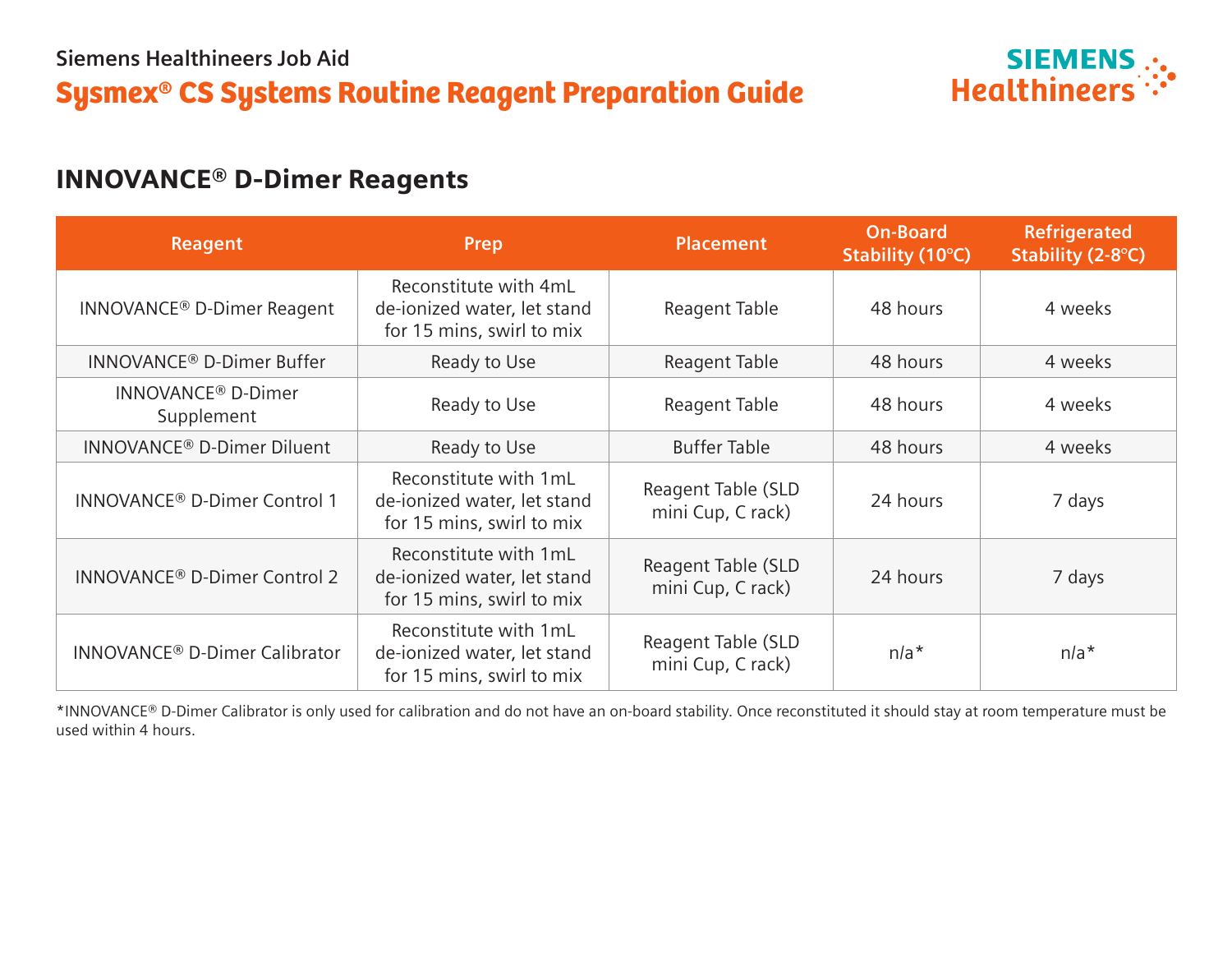

# INNOVANCE® Heparin Reagents

| Reagent                                                      | Prep                                                                               | <b>Placement</b>                        | <b>On-Board</b><br>Stability (10°C) | <b>Refrigerated</b><br>Stability (2-8°C) |
|--------------------------------------------------------------|------------------------------------------------------------------------------------|-----------------------------------------|-------------------------------------|------------------------------------------|
| <b>INNOVANCE®</b><br>Heparin Reagent                         | Ready to Use                                                                       | Reagent Table                           | 72 hours                            | 8 weeks                                  |
| <b>INNOVANCE<sup>®</sup></b> Heparin<br>Substrate            | Ready to Use                                                                       | Reagent Table                           | 72 hours                            | 8 weeks                                  |
| Dade <sup>®</sup> OVB                                        | Ready to use at room temperature                                                   | <b>Buffer Table</b>                     | 72 hours                            | 8 weeks                                  |
| <b>INNOVANCE<sup>®</sup></b> Heparin<br><b>LMW Control 1</b> | Reconstitute with 1mL de-<br>ionized water, let stand for<br>15 mins, swirl to mix | Reagent Table (SLD<br>mini Cup, C rack) | 8 hours                             | 48 hours                                 |
| <b>INNOVANCE<sup>®</sup></b> Heparin<br><b>LMW Control 2</b> | Reconstitute with 1mL de-<br>ionized water, let stand for<br>15 mins, swirl to mix | Reagent Table (SLD<br>mini Cup, C rack) | 8 hours                             | 48 hours                                 |
| <b>INNOVANCE<sup>®</sup></b> Heparin<br><b>UF Control 1</b>  | Reconstitute with 1mL de-<br>ionized water, let stand for<br>15 mins, swirl to mix | Reagent Table (SLD<br>mini Cup, C rack) | 8 hours                             | 48 hours                                 |
| <b>INNOVANCE<sup>®</sup></b> Heparin<br><b>UF Control 2</b>  | Reconstitute with 1mL de-<br>ionized water, let stand for<br>15 mins, swirl to mix | Reagent Table (SLD<br>mini Cup, C rack) | 8 hours                             | 48 hours                                 |
| <b>INNOVANCE<sup>®</sup></b> Heparin<br>Calibrators 1-5      | Reconstitute with 1mL de-<br>ionized water, let stand for<br>15 mins, swirl to mix | Reagent Table (SLD<br>mini Cup, C rack) | 8 hours                             | 48 hours                                 |
| $CA$ Clean <sup>®</sup> I                                    | Ready to Use                                                                       | Reagent Table                           | 120 hours                           | 1 month                                  |